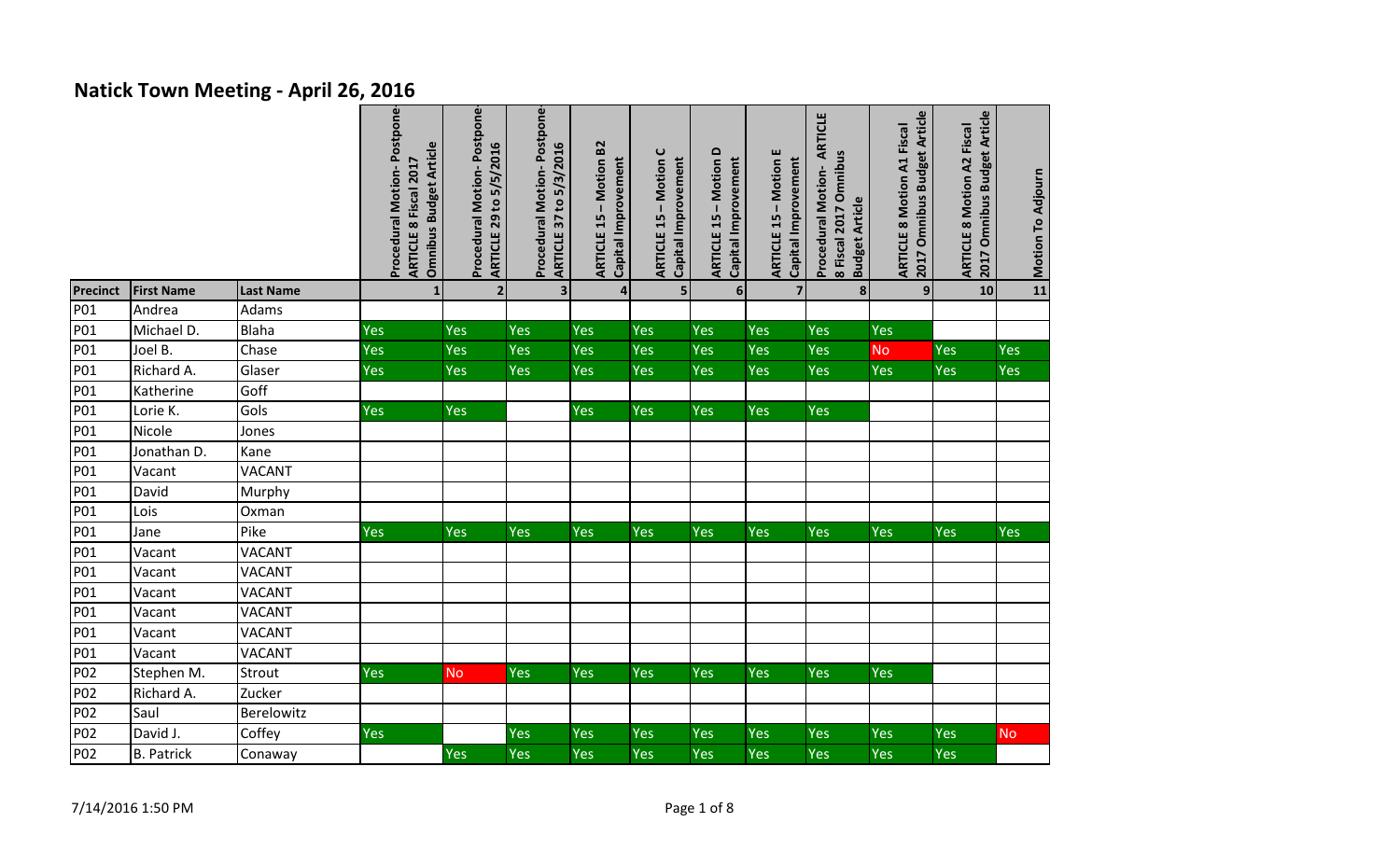|                 |                   |                  | Procedural Motion-Postpone-<br><b>Omnibus Budget Article</b><br>ARTICLE 8 Fiscal 2017 | <b>Postpone</b><br><b>ARTICLE 29 to 5/5/2016</b><br><b>Procedural Motion-</b> | Procedural Motion-Postpone-<br><b>ARTICLE 37 to 5/3/2016</b> | <b>ARTICLE 15 - Motion B2</b><br>Capital Improvement | $\mathbf{\mathsf{C}}$<br>Capital Improvement<br>Motion<br><b>ARTICLE 15</b> | - Motion D<br>Capital Improvement<br><b>ARTICLE 15</b> | <b>ARTICLE 15 - Motion E</b><br>Capital Improvement | <b>ARTICLE</b><br>8 Fiscal 2017 Omnibus<br>Procedural Motion-<br><b>Budget Article</b> | 2017 Omnibus Budget Article<br><b>ARTICLE 8 Motion A1 Fiscal</b> | 2017 Omnibus Budget Article<br><b>ARTICLE 8 Motion A2 Fiscal</b> | Motion To Adjourn |
|-----------------|-------------------|------------------|---------------------------------------------------------------------------------------|-------------------------------------------------------------------------------|--------------------------------------------------------------|------------------------------------------------------|-----------------------------------------------------------------------------|--------------------------------------------------------|-----------------------------------------------------|----------------------------------------------------------------------------------------|------------------------------------------------------------------|------------------------------------------------------------------|-------------------|
| <b>Precinct</b> | <b>First Name</b> | <b>Last Name</b> | $\mathbf{1}$                                                                          | $\overline{\mathbf{z}}$                                                       | $\overline{\mathbf{3}}$                                      | $\overline{\mathbf{4}}$                              | 5                                                                           | 6 <sup>1</sup>                                         | 7 <sup>1</sup>                                      | 8                                                                                      | $\overline{9}$                                                   | 10                                                               | 11                |
| P02             | Paul L.           | Dellarocca       | Yes                                                                                   | Yes                                                                           |                                                              | Yes                                                  | Yes                                                                         | Yes                                                    | <b>Yes</b>                                          | <b>Yes</b>                                                                             | <b>Yes</b>                                                       | <b>Yes</b>                                                       | Yes               |
| P02             | Glen              | Fitzpatrick      | Yes                                                                                   | Yes                                                                           | <b>No</b>                                                    | Yes                                                  | Yes                                                                         | Yes                                                    | <b>No</b>                                           | Yes                                                                                    | <b>No</b>                                                        |                                                                  |                   |
| P02             | David J.          | Gallo            | Yes                                                                                   | Yes                                                                           | Yes                                                          | Yes                                                  | Yes                                                                         | Yes                                                    | Yes                                                 | Yes                                                                                    | Yes                                                              | Yes                                                              | Yes               |
| P02             | Charles M.        | Hughes           | Yes                                                                                   | <b>No</b>                                                                     | Yes                                                          | Yes                                                  | Yes                                                                         | Yes                                                    |                                                     | Yes                                                                                    |                                                                  |                                                                  |                   |
| P02             | Stephen M.        | Kane             |                                                                                       |                                                                               |                                                              |                                                      |                                                                             |                                                        |                                                     |                                                                                        |                                                                  |                                                                  |                   |
| P02             | Richard T.        | Montross         | Yes                                                                                   | Abstain                                                                       | Yes                                                          | Yes                                                  | Yes                                                                         | Yes                                                    | Yes                                                 | <b>No</b>                                                                              | Yes                                                              | Yes                                                              | <b>No</b>         |
| P02             | Lynne             | Montross         | <b>Yes</b>                                                                            | Yes                                                                           | Yes                                                          | Yes                                                  | Yes                                                                         | Yes                                                    | <b>Yes</b>                                          | <b>Yes</b>                                                                             | Yes                                                              | Yes                                                              | <b>No</b>         |
| P02             | Stephen Edwin     | Robb             |                                                                                       |                                                                               |                                                              |                                                      |                                                                             |                                                        |                                                     |                                                                                        |                                                                  |                                                                  |                   |
| P02             | Scott             | Spiegel          | Yes                                                                                   | Yes                                                                           | Yes                                                          | Yes                                                  | Yes                                                                         | Yes                                                    | <b>Yes</b>                                          | Yes                                                                                    | Yes                                                              |                                                                  |                   |
| P02             | Christine M.      | Therrien         | Yes                                                                                   | <b>No</b>                                                                     | Yes                                                          | Yes                                                  | Yes                                                                         | Yes                                                    | Yes                                                 | Yes                                                                                    | Yes                                                              | <b>Yes</b>                                                       | Yes               |
| P02             | Jennifer Davis    | Wirkala          | <b>Yes</b>                                                                            | <b>No</b>                                                                     | <b>No</b>                                                    | Yes                                                  | <b>No</b>                                                                   | Yes                                                    | <b>No</b>                                           | <b>Yes</b>                                                                             | <b>No</b>                                                        |                                                                  |                   |
| P02             | Susan Mande       | Zucker           |                                                                                       |                                                                               |                                                              |                                                      |                                                                             |                                                        |                                                     |                                                                                        |                                                                  |                                                                  |                   |
| P02             | Alfred R.         | Doig             | Yes                                                                                   | Yes                                                                           | Yes                                                          | Yes                                                  | <b>Yes</b>                                                                  | <b>Yes</b>                                             | Yes                                                 | <b>Yes</b>                                                                             | Yes                                                              | Yes                                                              | <b>Yes</b>        |
| P03             | Donna Volpe       | Casey            | <b>Yes</b>                                                                            | Yes                                                                           | Yes                                                          | Yes                                                  | <b>Yes</b>                                                                  | Yes                                                    | Yes                                                 | <b>Yes</b>                                                                             | Yes                                                              | Yes                                                              | Yes               |
| P03             | Victor P.         | D'Costa          |                                                                                       |                                                                               |                                                              |                                                      |                                                                             |                                                        |                                                     |                                                                                        |                                                                  |                                                                  |                   |
| P03             | Carol A.          | Delehanty        |                                                                                       |                                                                               |                                                              |                                                      |                                                                             |                                                        |                                                     |                                                                                        |                                                                  |                                                                  |                   |
| P03             | Sandra J.         | Desveaux         | Yes                                                                                   | Yes                                                                           | Yes                                                          | Yes                                                  | Yes                                                                         | Yes                                                    | Yes                                                 | Yes                                                                                    | Yes                                                              | Yes                                                              | Yes               |
| P03             | Leah P.           | Falzone          | Yes                                                                                   | Yes                                                                           | Yes                                                          | Yes                                                  | Yes                                                                         | <b>No</b>                                              | <b>No</b>                                           | <b>No</b>                                                                              | Yes                                                              | Yes                                                              | Yes               |
| P03             | David H.          | Fishman          | Yes                                                                                   | <b>No</b>                                                                     | Yes                                                          | Yes                                                  | Yes                                                                         | <b>No</b>                                              | Yes                                                 | <b>No</b>                                                                              | Yes                                                              | Yes                                                              | Yes               |
| P03             | Charles A.        | Grady            | Yes                                                                                   | <b>No</b>                                                                     | Yes                                                          | Yes                                                  | Yes                                                                         | Yes                                                    | Yes                                                 | Yes                                                                                    | Yes                                                              | Yes                                                              | Yes               |
| P03             | Robert M.         | Healey           | Yes                                                                                   | <b>No</b>                                                                     | <b>No</b>                                                    | Yes                                                  | Yes                                                                         | Yes                                                    | Yes                                                 | <b>No</b>                                                                              | <b>No</b>                                                        | Yes                                                              | Yes               |
| P03             | Judith A.         | Kuhn             | Yes                                                                                   | <b>No</b>                                                                     | Yes                                                          | Yes                                                  | Yes                                                                         | Yes                                                    | Yes                                                 |                                                                                        | Yes                                                              | Yes                                                              | Yes               |
| P03             | Leonard P.        | Kuhn             | Yes                                                                                   | <b>No</b>                                                                     | <b>No</b>                                                    | Yes                                                  | <b>Yes</b>                                                                  | Yes                                                    | Yes                                                 | <b>Yes</b>                                                                             | <b>Yes</b>                                                       | Yes                                                              | Yes               |
| P03             | Joan R.           | Mathews          |                                                                                       |                                                                               |                                                              |                                                      |                                                                             |                                                        |                                                     |                                                                                        |                                                                  |                                                                  |                   |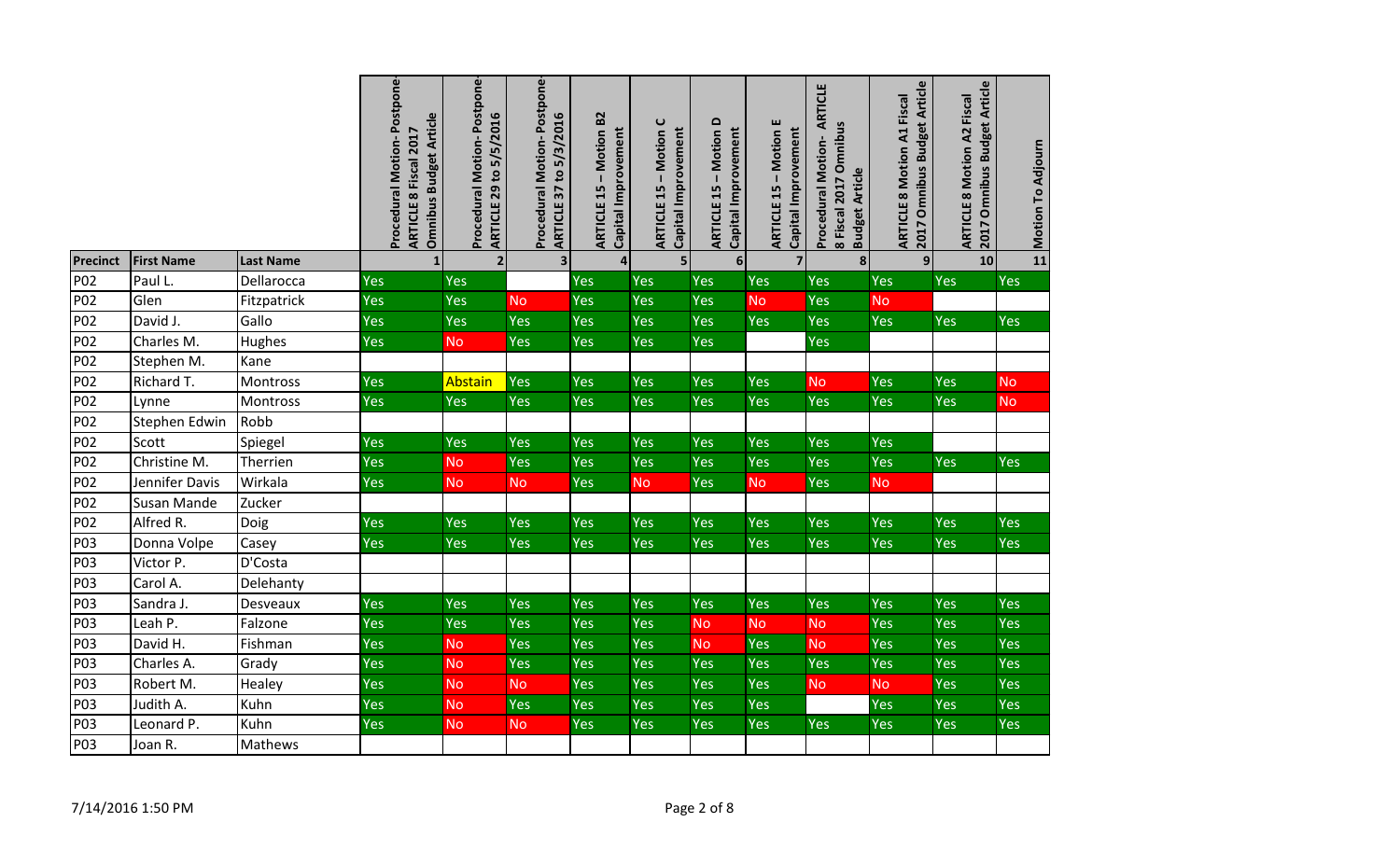|                 |                   |                  | Procedural Motion-Postpone-<br><b>Omnibus Budget Article</b><br>ARTICLE 8 Fiscal 2017 | Postpone-<br><b>ARTICLE 29 to 5/5/2016</b><br>Procedural Motion- | Procedural Motion-Postpone-<br>ARTICLE 37 to 5/3/2016 | Motion B2<br>Capital Improvement<br>$\mathbf I$<br><b>ARTICLE 15</b> | $\mathbf C$<br>Capital Improvement<br>Motion<br>$\mathbf{I}$<br><b>ARTICLE 15</b> | $\Omega$<br>Capital Improvement<br><b>Motion</b><br>$\mathbf{I}$<br><b>ARTICLE 15</b> | <b>ARTICLE 15 - Motion E</b><br>Capital Improvement | ARTICLE<br>8 Fiscal 2017 Omnibus<br>Procedural Motion-<br><b>Budget Article</b> | 2017 Omnibus Budget Article<br><b>ARTICLE 8 Motion A1 Fiscal</b> | <b>Article</b><br><b>ARTICLE 8 Motion A2 Fiscal</b><br>2017 Omnibus Budget | Motion To Adjourn |
|-----------------|-------------------|------------------|---------------------------------------------------------------------------------------|------------------------------------------------------------------|-------------------------------------------------------|----------------------------------------------------------------------|-----------------------------------------------------------------------------------|---------------------------------------------------------------------------------------|-----------------------------------------------------|---------------------------------------------------------------------------------|------------------------------------------------------------------|----------------------------------------------------------------------------|-------------------|
| <b>Precinct</b> | <b>First Name</b> | <b>Last Name</b> | $\mathbf{1}$                                                                          | $\overline{2}$                                                   | $\overline{\mathbf{3}}$                               | 4                                                                    | 5                                                                                 | 6                                                                                     | 7 <sup>1</sup>                                      | 8                                                                               | $\overline{9}$                                                   | 10                                                                         | 11                |
| P03             | Julie M.          | McDonough        | Yes                                                                                   | <b>Yes</b>                                                       | Yes                                                   | Yes                                                                  | Yes                                                                               | Yes                                                                                   | Yes                                                 | <b>Yes</b>                                                                      | Yes                                                              | Yes                                                                        | Yes               |
| P03             | Donna M.          | McKenzie         |                                                                                       |                                                                  |                                                       |                                                                      |                                                                                   |                                                                                       |                                                     |                                                                                 |                                                                  |                                                                            |                   |
| P03             | Andrew J.         | Meyer            | Yes                                                                                   | <b>No</b>                                                        | Yes                                                   | Yes                                                                  | Yes                                                                               | Yes                                                                                   | <b>Yes</b>                                          | Yes                                                                             | Yes                                                              | Yes                                                                        | Yes               |
| P03             | Ross J.           | Rodino           | Yes                                                                                   | <b>Yes</b>                                                       | Abstain                                               | Yes                                                                  | Yes                                                                               | Yes                                                                                   | Yes                                                 | <b>No</b>                                                                       | Yes                                                              | <b>Yes</b>                                                                 | <b>No</b>         |
| P03             | Robert            | Rowe             |                                                                                       |                                                                  |                                                       |                                                                      |                                                                                   |                                                                                       |                                                     |                                                                                 |                                                                  |                                                                            |                   |
| P03             | William           | Schoenig         | Yes                                                                                   | Abstain                                                          | <b>Yes</b>                                            | Yes                                                                  | Yes                                                                               | <b>Yes</b>                                                                            | Yes                                                 | <b>Yes</b>                                                                      | Yes                                                              | <b>Yes</b>                                                                 | Yes               |
| P03             | Bruce D.          | Whitney          |                                                                                       |                                                                  |                                                       |                                                                      |                                                                                   |                                                                                       |                                                     |                                                                                 |                                                                  |                                                                            |                   |
| P04             | Salvatore A.      | Alessi           |                                                                                       |                                                                  |                                                       |                                                                      |                                                                                   |                                                                                       |                                                     |                                                                                 |                                                                  |                                                                            |                   |
| P04             | Moire V.          | Balsam           | Yes                                                                                   | <b>Yes</b>                                                       | Yes                                                   | Yes                                                                  | Yes                                                                               | Yes                                                                                   | Yes                                                 | <b>Yes</b>                                                                      | Yes                                                              | <b>Yes</b>                                                                 | Yes               |
| P04             | Dirk              | Coburn Jr.       | <b>No</b>                                                                             | <b>No</b>                                                        | Yes                                                   | Yes                                                                  | Yes                                                                               | <b>Yes</b>                                                                            | Abstain                                             | N <sub>o</sub>                                                                  | Yes                                                              | Yes                                                                        | <b>No</b>         |
| P04             | John A.           | Donovan III      |                                                                                       |                                                                  |                                                       |                                                                      |                                                                                   |                                                                                       |                                                     |                                                                                 |                                                                  |                                                                            |                   |
| P04             | Diane             | Floyd            | Yes                                                                                   | Yes                                                              | Yes                                                   | Yes                                                                  | Yes                                                                               | Yes                                                                                   | Yes                                                 | Yes                                                                             | Yes                                                              | Yes                                                                        | Yes               |
| P04             | Richard A.        | Foley            | Yes                                                                                   | <b>No</b>                                                        | Yes                                                   | Yes                                                                  | Yes                                                                               | Yes                                                                                   | Yes                                                 | Yes                                                                             | No.                                                              | Yes                                                                        | Yes               |
| P04             | Jonathan H.       | Freedman         | Yes                                                                                   | <b>Yes</b>                                                       | Yes                                                   | Yes                                                                  | Yes                                                                               | Yes                                                                                   | Yes                                                 | Yes                                                                             | Yes                                                              | <b>Yes</b>                                                                 | Yes               |
| P04             | Rhonda J.         | Garvin-Conaway   | Yes                                                                                   | Yes                                                              | Yes                                                   | Yes                                                                  | Yes                                                                               | Yes                                                                                   | Yes                                                 | Yes                                                                             | Yes                                                              | Yes                                                                        | Yes               |
| P04             | Brianna M.        | Heyde            | Yes                                                                                   | Yes                                                              | Yes                                                   | Yes                                                                  | Yes                                                                               | <b>Yes</b>                                                                            | Yes                                                 | <b>Yes</b>                                                                      | Yes                                                              | <b>Yes</b>                                                                 | Yes               |
| P04             | Christina E.      | Kruczynski       |                                                                                       |                                                                  |                                                       |                                                                      |                                                                                   |                                                                                       |                                                     |                                                                                 |                                                                  |                                                                            |                   |
| P04             | Douglas L.        | Landry           |                                                                                       |                                                                  |                                                       |                                                                      |                                                                                   |                                                                                       |                                                     |                                                                                 |                                                                  |                                                                            |                   |
| P04             | Nancy B.          | Nottonson        | Yes                                                                                   | <b>No</b>                                                        | Yes                                                   | <b>Yes</b>                                                           | Yes                                                                               | Yes                                                                                   | Yes                                                 | Yes                                                                             | Yes                                                              | <b>Yes</b>                                                                 | Yes               |
| P04             | Peter A.          | Nottonson        | Yes                                                                                   | <b>No</b>                                                        | Yes                                                   | Yes                                                                  | Yes                                                                               | Yes                                                                                   | Yes                                                 | Yes                                                                             | Yes                                                              | <b>Yes</b>                                                                 | Yes               |
| P04             | Michael J.        | Price            |                                                                                       |                                                                  |                                                       | Yes                                                                  | Yes                                                                               | Yes                                                                                   |                                                     | Yes                                                                             | Yes                                                              |                                                                            |                   |
| P04             | Barbara Fahey     | Sanchez          | Yes                                                                                   | <b>No</b>                                                        | Yes                                                   | Yes                                                                  | Yes                                                                               | Yes                                                                                   | Yes                                                 | Yes                                                                             | Yes                                                              | Yes                                                                        | Yes               |
| P04             | Catherine         | Schellenberg     | Yes                                                                                   | Abstain                                                          | Yes                                                   | Yes                                                                  | Yes                                                                               | Yes                                                                                   | Yes                                                 | Yes                                                                             | Yes                                                              | Yes                                                                        | Yes               |
| P04             | Daniel C.         | Sohl             | Yes                                                                                   | Abstain                                                          | Yes                                                   | Yes                                                                  | Yes                                                                               | Yes                                                                                   | Yes                                                 | Yes                                                                             | Yes                                                              | <b>Yes</b>                                                                 | <b>No</b>         |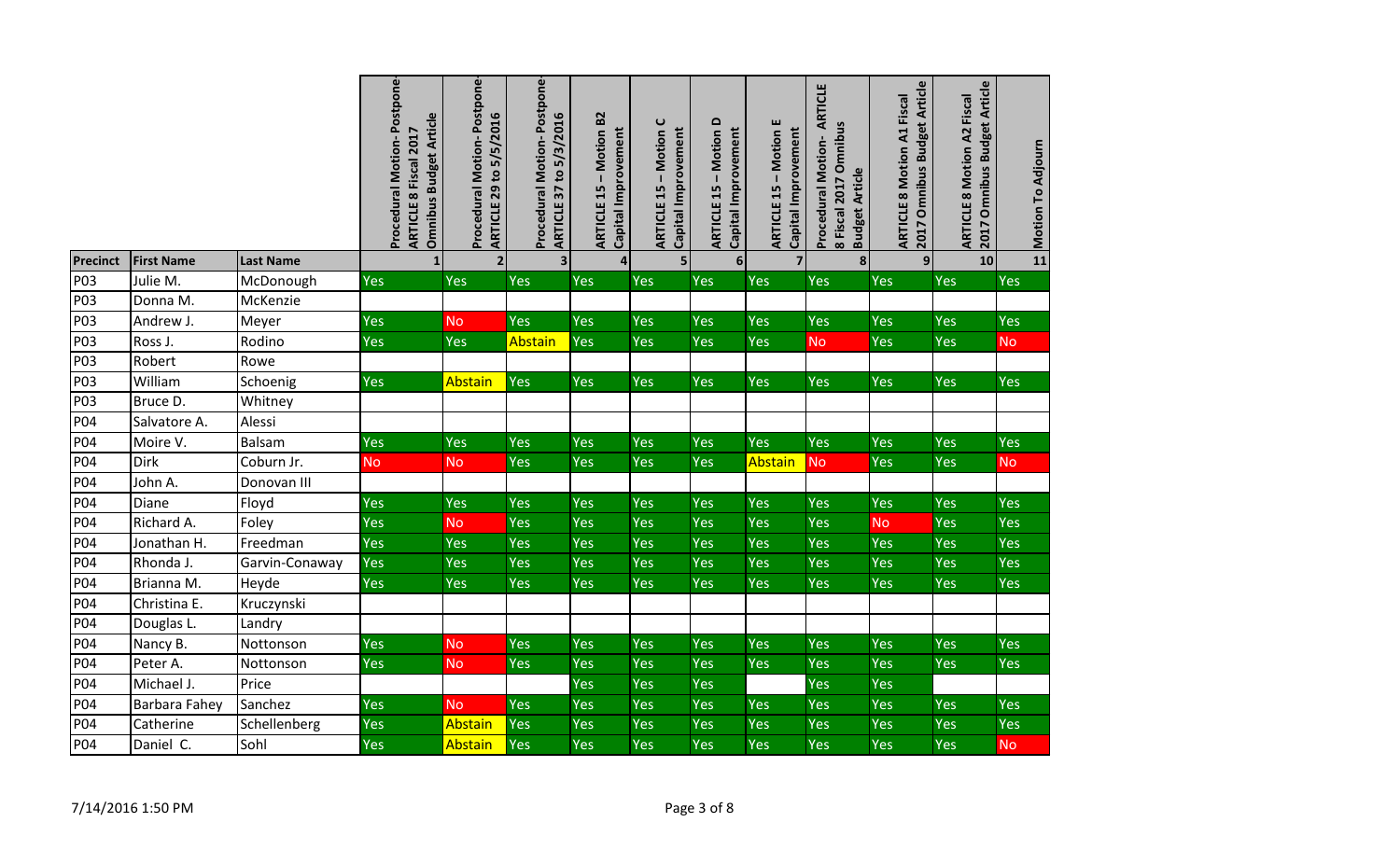|                 |                   |                  | Postpone-<br>Omnibus Budget Article<br>ARTICLE 8 Fiscal 2017<br><b>Procedural Motion-</b> | Postpone-<br><b>ARTICLE 29 to 5/5/2016</b><br>Procedural Motion- | Procedural Motion-Postpone-<br><b>ARTICLE 37 to 5/3/2016</b> | Motion B <sub>2</sub><br>Capital Improvement<br>15<br>ARTICLE | $\mathbf C$<br>Capital Improvement<br>Motion<br>$\mathbf{I}$<br>15<br><b>ARTICLE</b> | $\Omega$<br>Capital Improvement<br><b>Motion</b><br>15<br><b>ARTICLE</b> | <b>ARTICLE 15 - Motion E</b><br>Capital Improvement | ARTICLE<br>8 Fiscal 2017 Omnibus<br>Procedural Motion-<br><b>Budget Article</b> | 2017 Omnibus Budget Article<br>Motion A1 Fiscal<br>ARTICLE 8 | <b>Omnibus Budget Article</b><br><b>ARTICLE 8 Motion A2 Fiscal</b><br><b>2017</b> | Motion To Adjourn |
|-----------------|-------------------|------------------|-------------------------------------------------------------------------------------------|------------------------------------------------------------------|--------------------------------------------------------------|---------------------------------------------------------------|--------------------------------------------------------------------------------------|--------------------------------------------------------------------------|-----------------------------------------------------|---------------------------------------------------------------------------------|--------------------------------------------------------------|-----------------------------------------------------------------------------------|-------------------|
| <b>Precinct</b> | <b>First Name</b> | <b>Last Name</b> | $\mathbf{1}$                                                                              | $\overline{2}$                                                   | $\overline{\mathbf{3}}$                                      | 4                                                             | $5\overline{a}$                                                                      | 6 <sup>1</sup>                                                           | $\overline{7}$                                      | 8                                                                               | $\overline{9}$                                               | 10                                                                                | 11                |
| P04             | Jeanette          | Szretter         |                                                                                           |                                                                  |                                                              |                                                               |                                                                                      |                                                                          |                                                     | Yes                                                                             | <b>Yes</b>                                                   | Yes                                                                               | Yes               |
| <b>P05</b>      | Erica E.          | Ball             | Yes                                                                                       | Yes                                                              | Yes                                                          | Yes                                                           | Yes                                                                                  | Yes                                                                      | Yes                                                 | Yes                                                                             | Yes                                                          | Yes                                                                               |                   |
| <b>P05</b>      | Nancy             | Devereaux        | Yes                                                                                       | <b>Yes</b>                                                       | Yes                                                          | Yes                                                           | Yes                                                                                  | Yes                                                                      | Yes                                                 | Yes                                                                             | <b>Yes</b>                                                   | Yes                                                                               | Yes               |
| <b>P05</b>      | David             | Dorant           | <b>Yes</b>                                                                                | <b>No</b>                                                        | <b>No</b>                                                    | Yes                                                           | Yes                                                                                  | Yes                                                                      | Yes                                                 | <b>No</b>                                                                       | Yes                                                          |                                                                                   |                   |
| <b>P05</b>      | Lawrence L.       | Drolet           | Yes                                                                                       | <b>No</b>                                                        | Yes                                                          | Yes                                                           | Yes                                                                                  | Yes                                                                      | Yes                                                 | Yes                                                                             | Yes                                                          | Yes                                                                               | <b>No</b>         |
| <b>P05</b>      | Andrew D.         | Eschtruth        | <b>Yes</b>                                                                                | <b>Yes</b>                                                       | Yes                                                          | Yes                                                           | Yes                                                                                  | Yes                                                                      | Yes                                                 | Yes                                                                             | <b>Yes</b>                                                   | Yes                                                                               | <b>No</b>         |
| <b>P05</b>      | James L.          | Everett          | Yes                                                                                       | <b>No</b>                                                        | Yes                                                          | Yes                                                           | Yes                                                                                  | Yes                                                                      | Yes                                                 | Yes                                                                             | Yes                                                          | <b>Yes</b>                                                                        | <b>No</b>         |
| <b>P05</b>      | Amy K.            | Flynn            | <b>No</b>                                                                                 | Yes                                                              | Yes                                                          | Yes                                                           | Yes                                                                                  | Yes                                                                      | Yes                                                 | <b>No</b>                                                                       | Yes                                                          | Yes                                                                               | Yes               |
| <b>P05</b>      | Todd M.           | Gillenwater      | <b>Yes</b>                                                                                | <b>No</b>                                                        | Yes                                                          | Yes                                                           | Yes                                                                                  | Yes                                                                      | Yes                                                 | Yes                                                                             | Yes                                                          | Yes                                                                               | Yes               |
| <b>P05</b>      | Kathleen C.       | Joyce            |                                                                                           | Yes                                                              | Yes                                                          | Yes                                                           | Yes                                                                                  | Yes                                                                      | Yes                                                 | <b>No</b>                                                                       | Yes                                                          | Yes                                                                               | Yes               |
| <b>P05</b>      | Andrew W.         | Luke             | Yes                                                                                       | <b>No</b>                                                        | Yes                                                          | Yes                                                           | Yes                                                                                  | Yes                                                                      | Yes                                                 | Yes                                                                             | <b>Yes</b>                                                   | Yes                                                                               | Yes               |
| <b>P05</b>      | Harriet S.        | Merkowitz        | Yes                                                                                       | Yes                                                              | Yes                                                          | Yes                                                           | Yes                                                                                  | Yes                                                                      | Yes                                                 | Yes                                                                             | Yes                                                          | Yes                                                                               | Yes               |
| <b>P05</b>      | Julian J.         | Munnich          | Yes                                                                                       | <b>Yes</b>                                                       | Yes                                                          | Yes                                                           | Yes                                                                                  | Yes                                                                      | Yes                                                 | <b>Yes</b>                                                                      | Yes                                                          | Yes                                                                               | <b>No</b>         |
| <b>P05</b>      | Matthew D.        | Siegel           |                                                                                           |                                                                  |                                                              |                                                               |                                                                                      |                                                                          |                                                     |                                                                                 |                                                              |                                                                                   |                   |
| <b>P05</b>      | Bruce A.          | Snow             | Abstain                                                                                   | Abstain                                                          | Yes                                                          | <b>No</b>                                                     | <b>No</b>                                                                            | <b>No</b>                                                                | <b>No</b>                                           | <b>No</b>                                                                       | <b>No</b>                                                    | <b>No</b>                                                                         | Yes               |
| <b>P05</b>      | Michael J.        | Sugrue           | <b>Yes</b>                                                                                | <b>No</b>                                                        | Yes                                                          | Yes                                                           | Yes                                                                                  | Yes                                                                      | Yes                                                 | Yes                                                                             | <b>Yes</b>                                                   | <b>Yes</b>                                                                        | <b>No</b>         |
| <b>P05</b>      | Charlotte         | Swartz           |                                                                                           |                                                                  |                                                              |                                                               |                                                                                      |                                                                          |                                                     |                                                                                 |                                                              |                                                                                   |                   |
| <b>P05</b>      | Diane V.          | Vabulas          | <b>No</b>                                                                                 | <b>No</b>                                                        | <b>No</b>                                                    | Yes                                                           | Yes                                                                                  | <b>No</b>                                                                | Yes                                                 | Yes                                                                             | <b>No</b>                                                    | Yes                                                                               | <b>No</b>         |
| <b>P05</b>      | Kenneth E.        | Yang             | Yes                                                                                       | Yes                                                              | Yes                                                          | Yes                                                           | Yes                                                                                  | Yes                                                                      | Yes                                                 | Yes                                                                             | <b>Yes</b>                                                   | Yes                                                                               | <b>No</b>         |
| P06             | Barbara A.        | Chinetti         | Yes                                                                                       | Yes                                                              | Yes                                                          | Yes                                                           | Yes                                                                                  | Yes                                                                      | Yes                                                 | Yes                                                                             | <b>Yes</b>                                                   | Yes                                                                               | Yes               |
| P06             | Paul E.           | Connolly         | Yes                                                                                       | <b>No</b>                                                        | <b>No</b>                                                    | Yes                                                           | Yes                                                                                  | Yes                                                                      | Yes                                                 | <b>No</b>                                                                       | <b>Yes</b>                                                   | Yes                                                                               | <b>No</b>         |
| P06             | Catherine M.      | Coughlin         |                                                                                           | Yes                                                              | Yes                                                          | Yes                                                           |                                                                                      | Yes                                                                      | Yes                                                 | Yes                                                                             | Abstain                                                      | Yes                                                                               | Yes               |
| P06             | Nicholas S.       | DiMasi           | Yes                                                                                       | <b>No</b>                                                        | <b>No</b>                                                    | Yes                                                           | Yes                                                                                  | Yes                                                                      | Yes                                                 | <b>No</b>                                                                       | <b>Yes</b>                                                   | Yes                                                                               | <b>Yes</b>        |
| P06             | Charlene B.       | Foss             | Yes                                                                                       | <b>No</b>                                                        | Yes                                                          | Abstain                                                       | Abstain                                                                              | Yes                                                                      | Yes                                                 | Yes                                                                             | Yes                                                          |                                                                                   |                   |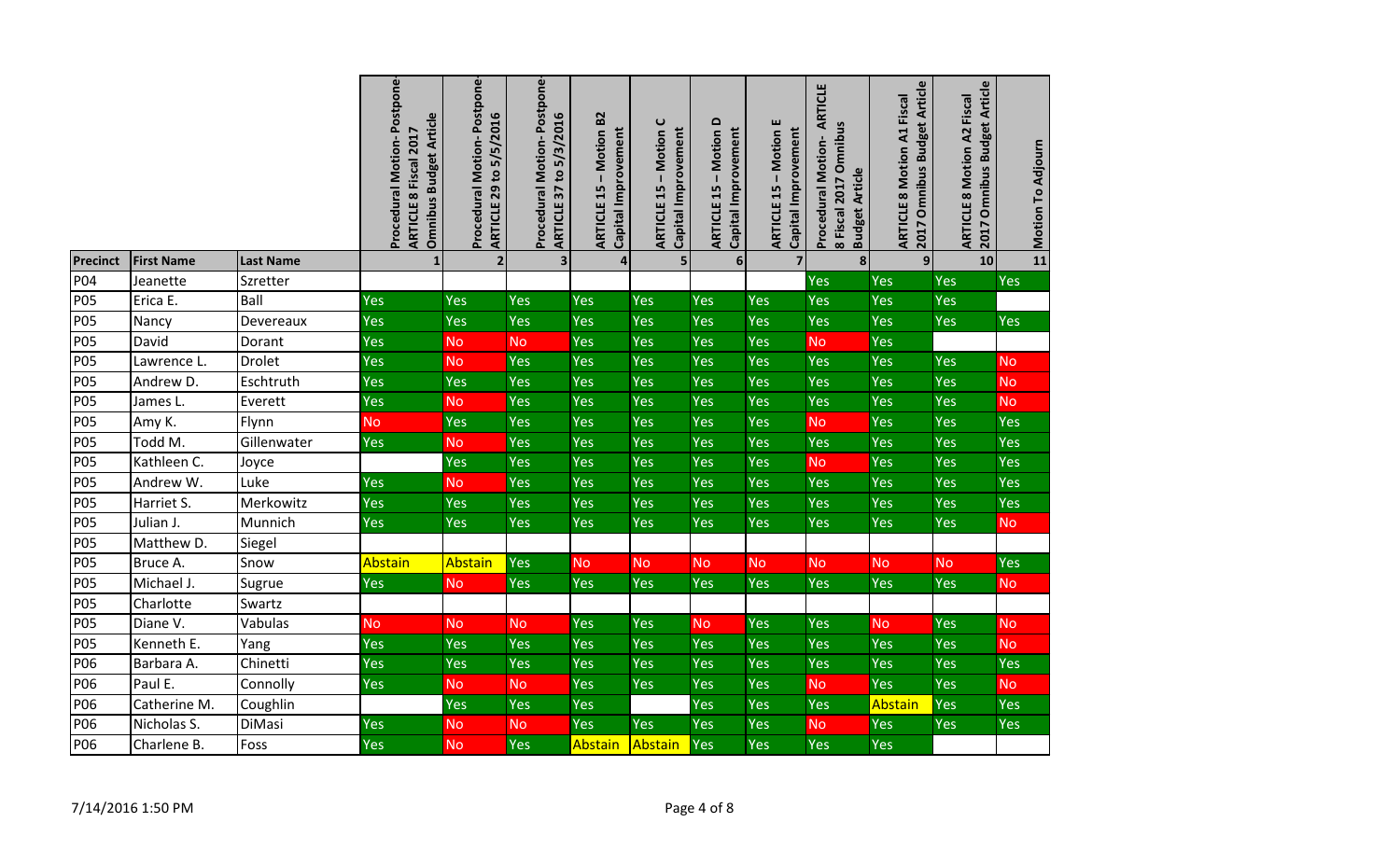|                 |                         |                  | Procedural Motion-Postpone-<br><b>Omnibus Budget Article</b><br>ARTICLE 8 Fiscal 2017 | Postpone-<br><b>ARTICLE 29 to 5/5/2016</b><br>Procedural Motion- | Procedural Motion-Postpone-<br><b>ARTICLE 37 to 5/3/2016</b> | - Motion B2<br>Capital Improvement<br><b>ARTICLE 15</b> | ပ<br>Capital Improvement<br><b>Motion</b><br><b>ARTICLE 15</b> | - Motion D<br>Capital Improvement<br><b>ARTICLE 15</b> | <b>ARTICLE 15 - Motion E</b><br>Capital Improvement | ARTICLE<br>8 Fiscal 2017 Omnibus<br>Procedural Motion-<br><b>Budget Article</b> | 2017 Omnibus Budget Article<br><b>ARTICLE 8 Motion A1 Fiscal</b> | <b>ARTICLE 8 Motion A2 Fiscal<br/>2017 Omnibus Budget Article</b> | Motion To Adjourn |
|-----------------|-------------------------|------------------|---------------------------------------------------------------------------------------|------------------------------------------------------------------|--------------------------------------------------------------|---------------------------------------------------------|----------------------------------------------------------------|--------------------------------------------------------|-----------------------------------------------------|---------------------------------------------------------------------------------|------------------------------------------------------------------|-------------------------------------------------------------------|-------------------|
| <b>Precinct</b> | <b>First Name</b>       | <b>Last Name</b> | 1                                                                                     | $\overline{2}$                                                   | $\overline{\mathbf{3}}$                                      | $\overline{\mathbf{4}}$                                 | 5                                                              | $6 \overline{6}$                                       | 7 <sup>1</sup>                                      | 8                                                                               | 9                                                                | 10                                                                | 11                |
| <b>P06</b>      | Karen A.                | Foster           | Yes                                                                                   | Yes                                                              | Yes                                                          | Yes                                                     | <b>Yes</b>                                                     | <b>Yes</b>                                             | <b>Yes</b>                                          | <b>No</b>                                                                       | Yes                                                              | Yes                                                               | Yes               |
| P06             | William F.              | Gath             | Yes                                                                                   | <b>No</b>                                                        | <b>No</b>                                                    | Yes                                                     | Yes                                                            | Yes                                                    | <b>Yes</b>                                          | <b>No</b>                                                                       | Yes                                                              | Yes                                                               | <b>No</b>         |
| P06             | Carol A.                | Gloff            | Yes                                                                                   | Yes                                                              | Yes                                                          | Yes                                                     | Yes                                                            | Yes                                                    | Yes                                                 | <b>Yes</b>                                                                      | Yes                                                              | Yes                                                               | Yes               |
| P06             | Peter S.                | Golden           |                                                                                       |                                                                  |                                                              |                                                         |                                                                | Yes                                                    | Yes                                                 | <b>No</b>                                                                       | Yes                                                              | Yes                                                               | Yes               |
| P06             | Michael F.              | Linehan          | Yes                                                                                   | <b>No</b>                                                        | Yes                                                          | <b>Yes</b>                                              | Yes                                                            | <b>Yes</b>                                             | <b>Yes</b>                                          | Yes                                                                             | <b>Yes</b>                                                       | Yes                                                               | <b>No</b>         |
| P06             | Tony                    | Lista            |                                                                                       |                                                                  |                                                              |                                                         |                                                                |                                                        |                                                     |                                                                                 |                                                                  |                                                                   |                   |
| P06             | Dominic                 | Mirante Jr.      |                                                                                       |                                                                  |                                                              |                                                         |                                                                |                                                        |                                                     |                                                                                 |                                                                  |                                                                   |                   |
| P06             | Nancy A.                | Northgraves      |                                                                                       |                                                                  |                                                              |                                                         |                                                                |                                                        |                                                     |                                                                                 |                                                                  |                                                                   |                   |
| P06             | Jeanne Williams Ostroff |                  | Yes                                                                                   | <b>No</b>                                                        | Yes                                                          | Yes                                                     | Yes                                                            | <b>Yes</b>                                             | Yes                                                 | <b>No</b>                                                                       | Yes                                                              | Yes                                                               | <b>No</b>         |
| P06             | Joshua                  | Ostroff          | Yes                                                                                   | <b>No</b>                                                        | Yes                                                          | Yes                                                     | Yes                                                            | Yes                                                    | Yes                                                 | <b>No</b>                                                                       | Yes                                                              | Yes                                                               | <b>No</b>         |
| P06             | Richard                 | Stephen          | Yes                                                                                   | Yes                                                              | Yes                                                          | Yes                                                     | <b>Yes</b>                                                     | <b>Yes</b>                                             | <b>Yes</b>                                          | <b>Yes</b>                                                                      | Yes                                                              | Yes                                                               | Yes               |
| P06             | Florina R.              | Uyar             |                                                                                       |                                                                  |                                                              |                                                         |                                                                |                                                        |                                                     |                                                                                 |                                                                  |                                                                   |                   |
| P06             | Patrick A.              | Young            | Yes                                                                                   |                                                                  | Yes                                                          | Yes                                                     | Yes                                                            | Yes                                                    | <b>Yes</b>                                          | Yes                                                                             | Yes                                                              | Yes                                                               | Yes               |
| P07             | <b>Helen Terry</b>      | Checket          | Yes                                                                                   | Yes                                                              | Yes                                                          | Yes                                                     | Yes                                                            | Yes                                                    | Yes                                                 | Yes                                                                             | Yes                                                              | Yes                                                               |                   |
| P07             | Joseph B.               | Conway           |                                                                                       |                                                                  |                                                              |                                                         |                                                                |                                                        |                                                     |                                                                                 |                                                                  |                                                                   |                   |
| <b>P07</b>      | Bruce T.                | Evans            | Yes                                                                                   | Yes                                                              | Yes                                                          | Yes                                                     | Yes                                                            | Yes                                                    | Yes                                                 | <b>Yes</b>                                                                      | Yes                                                              | Yes                                                               | <b>No</b>         |
| P07             | Teresa M.               | Evans            | Yes                                                                                   | Yes                                                              | Yes                                                          | Yes                                                     | Yes                                                            | Yes                                                    | Yes                                                 | Yes                                                                             | Yes                                                              | Yes                                                               | <b>No</b>         |
| <b>P07</b>      | Brian P.                | Fay              |                                                                                       |                                                                  |                                                              |                                                         |                                                                |                                                        |                                                     |                                                                                 |                                                                  |                                                                   |                   |
| <b>P07</b>      | Paul B.                 | Griesmer         | Yes                                                                                   | Yes                                                              | Yes                                                          | Yes                                                     | Yes                                                            | Yes                                                    | Yes                                                 | Yes                                                                             | Yes                                                              | Yes                                                               | Yes               |
| P07             | Randall P.              | Gruber           | <b>No</b>                                                                             | Yes                                                              | Yes                                                          | Yes                                                     | Yes                                                            | <b>Yes</b>                                             | <b>Yes</b>                                          | <b>No</b>                                                                       | Yes                                                              | Yes                                                               | <b>No</b>         |
| <b>P07</b>      | Henry W.                | Haugland         |                                                                                       |                                                                  |                                                              |                                                         |                                                                |                                                        |                                                     |                                                                                 |                                                                  |                                                                   |                   |
| <b>P07</b>      | Dylan                   | Hayre            | Yes                                                                                   | Yes                                                              | Yes                                                          | Yes                                                     | Yes                                                            | Yes                                                    | Yes                                                 | <b>Yes</b>                                                                      | Yes                                                              | Yes                                                               | <b>Yes</b>        |
| <b>P07</b>      | Evelyn H.               | Jackson          | Yes                                                                                   | Yes                                                              | Yes                                                          | Yes                                                     | Yes                                                            | Yes                                                    | <b>Yes</b>                                          | <b>Yes</b>                                                                      | Yes                                                              | Yes                                                               | <b>Yes</b>        |
| P07             | Nancy E.                | Jennett          | Yes                                                                                   | <b>No</b>                                                        | Yes                                                          | Yes                                                     | Yes                                                            | Yes                                                    | Yes                                                 | Yes                                                                             | Yes                                                              | Yes                                                               | Yes               |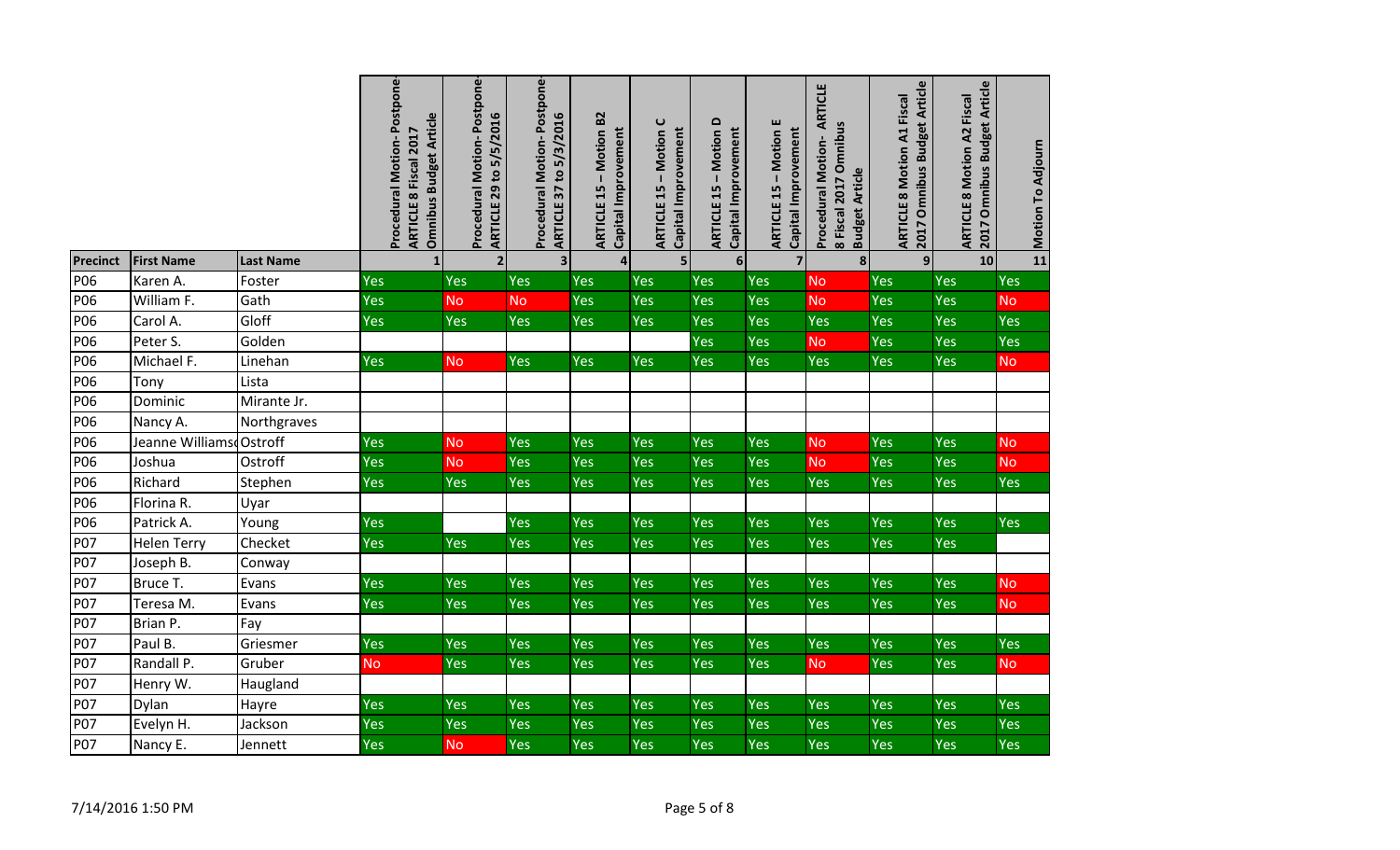|                 |                   |                  | Procedural Motion-Postpone-<br><b>Omnibus Budget Article</b><br>ARTICLE 8 Fiscal 2017 | Postpone-<br><b>ARTICLE 29 to 5/5/2016</b><br><b>Procedural Motion-</b> | Procedural Motion-Postpone-<br>ARTICLE 37 to 5/3/2016 | Motion B2<br>Capital Improvement<br>ARTICLE 15- | $\mathbf C$<br>Capital Improvement<br>Motion<br>15<br><b>ARTICLE</b> | $\mathbf{a}$<br>Capital Improvement<br><b>Motion</b><br>$\mathbf I$<br>15<br><b>ARTICLE</b> | <b>ARTICLE 15 - Motion E</b><br>Capital Improvement | <b>ARTICLE</b><br>8 Fiscal 2017 Omnibus<br>Procedural Motion-<br><b>Budget Article</b> | 2017 Omnibus Budget Article<br><b>ARTICLE 8 Motion A1 Fiscal</b> | 2017 Omnibus Budget Article<br><b>ARTICLE 8 Motion A2 Fiscal</b> | Motion To Adjourn |
|-----------------|-------------------|------------------|---------------------------------------------------------------------------------------|-------------------------------------------------------------------------|-------------------------------------------------------|-------------------------------------------------|----------------------------------------------------------------------|---------------------------------------------------------------------------------------------|-----------------------------------------------------|----------------------------------------------------------------------------------------|------------------------------------------------------------------|------------------------------------------------------------------|-------------------|
| <b>Precinct</b> | <b>First Name</b> | <b>Last Name</b> | $\mathbf{1}$                                                                          | $\overline{\mathbf{2}}$                                                 | $\overline{\mathbf{3}}$                               | 4                                               | 5                                                                    | $6 \overline{6}$                                                                            | $\overline{7}$                                      | 8                                                                                      | $\overline{9}$                                                   | 10                                                               | 11                |
| <b>P07</b>      | Richard           | Jennett Jr.      | Yes                                                                                   | <b>Yes</b>                                                              | Yes                                                   | Yes                                             | Yes                                                                  | <b>Yes</b>                                                                                  | Yes                                                 | Yes                                                                                    | <b>Yes</b>                                                       | Yes                                                              | Yes               |
| P07             | Joseph A.         | Keefe            |                                                                                       | Yes                                                                     | Yes                                                   | Yes                                             | Yes                                                                  | Yes                                                                                         | <b>Yes</b>                                          | Yes                                                                                    | Yes                                                              | Yes                                                              | Yes               |
| <b>P07</b>      | Anthony A.        | Marini           | Yes                                                                                   | Yes                                                                     | Yes                                                   | Yes                                             | Yes                                                                  | <b>No</b>                                                                                   | <b>No</b>                                           | Yes                                                                                    |                                                                  |                                                                  |                   |
| P07             | Paul-Jon          | McNealy          |                                                                                       |                                                                         |                                                       |                                                 |                                                                      |                                                                                             |                                                     |                                                                                        |                                                                  |                                                                  |                   |
| <b>P07</b>      | Elaine B.         | Ostroff          |                                                                                       |                                                                         |                                                       |                                                 |                                                                      |                                                                                             |                                                     |                                                                                        |                                                                  |                                                                  |                   |
| P07             | S. Christopher    | Salis            | Yes                                                                                   | <b>Yes</b>                                                              | Yes                                                   | Yes                                             | Yes                                                                  | <b>Yes</b>                                                                                  | Yes                                                 | <b>Yes</b>                                                                             | <b>Yes</b>                                                       | <b>Yes</b>                                                       | Yes               |
| <b>P07</b>      | Linda             | Wollschlager     |                                                                                       |                                                                         |                                                       |                                                 |                                                                      |                                                                                             |                                                     |                                                                                        |                                                                  |                                                                  |                   |
| <b>P08</b>      | Mary A.           | Brown            | Yes                                                                                   | Yes                                                                     | Yes                                                   | Yes                                             | Yes                                                                  | Yes                                                                                         | <b>Yes</b>                                          | <b>Yes</b>                                                                             | Yes                                                              | Yes                                                              | <b>Yes</b>        |
| <b>P08</b>      | James E.          | Brown Jr.        | Yes                                                                                   | Yes                                                                     | Yes                                                   | Yes                                             | Yes                                                                  | Yes                                                                                         | Yes                                                 | Yes                                                                                    | Yes                                                              | Yes                                                              | Yes               |
| <b>P08</b>      | Robert            | Canning          |                                                                                       |                                                                         |                                                       |                                                 |                                                                      |                                                                                             |                                                     |                                                                                        |                                                                  |                                                                  |                   |
| <b>P08</b>      | Lawrence          | Delaney          |                                                                                       | Yes                                                                     | Yes                                                   | Yes                                             | Yes                                                                  | <b>Yes</b>                                                                                  | Yes                                                 | Yes                                                                                    | Yes                                                              | Yes                                                              | Yes               |
| <b>P08</b>      | <b>Tass</b>       | Filledes         | Yes                                                                                   | Yes                                                                     | Yes                                                   | Yes                                             | Yes                                                                  | Yes                                                                                         | <b>Yes</b>                                          | Yes                                                                                    | Yes                                                              | Yes                                                              | Yes               |
| P08             | Glen B.           | Glater           |                                                                                       |                                                                         |                                                       |                                                 |                                                                      | Yes                                                                                         | Yes                                                 | <b>No</b>                                                                              | Yes                                                              | Yes                                                              | <b>No</b>         |
| <b>P08</b>      | Marjorie          | Gove             | Yes                                                                                   | <b>No</b>                                                               | Yes                                                   | Yes                                             | Yes                                                                  | Yes                                                                                         | Yes                                                 | Yes                                                                                    | Yes                                                              | Yes                                                              | Yes               |
| P08             | Sara R.           | Hanna            | Yes                                                                                   | <b>Yes</b>                                                              | Yes                                                   | Yes                                             | Yes                                                                  | Yes                                                                                         | Yes                                                 | Yes                                                                                    | Yes                                                              | Yes                                                              | <b>No</b>         |
| P08             | Glynn E.          | Hawley           | <b>No</b>                                                                             | <b>No</b>                                                               | Yes                                                   | Yes                                             | Yes                                                                  | Yes                                                                                         | Yes                                                 | Abstain                                                                                | Yes                                                              | Yes                                                              | <b>No</b>         |
| <b>P08</b>      | Thomas E.         | Hubbard          | <b>Yes</b>                                                                            | Yes                                                                     | Yes                                                   | Yes                                             | Yes                                                                  | Yes                                                                                         | Yes                                                 | <b>Yes</b>                                                                             | Yes                                                              | Yes                                                              | Yes               |
| <b>P08</b>      | James             | Lawrence-Archer  | Yes                                                                                   | Yes                                                                     | Yes                                                   | Yes                                             | Yes                                                                  | Yes                                                                                         |                                                     | <b>No</b>                                                                              | Yes                                                              | Yes                                                              | <b>No</b>         |
| P08             | Bradford A.       | Moore            |                                                                                       |                                                                         |                                                       |                                                 |                                                                      |                                                                                             |                                                     |                                                                                        |                                                                  |                                                                  |                   |
| <b>P08</b>      | Garry M.          | O'Brien          | Yes                                                                                   | Yes                                                                     | Yes                                                   | Yes                                             | Yes                                                                  | Yes                                                                                         | Yes                                                 | <b>Yes</b>                                                                             | <b>Yes</b>                                                       |                                                                  |                   |
| <b>P08</b>      | Richard           | Philben          |                                                                                       |                                                                         |                                                       |                                                 |                                                                      |                                                                                             |                                                     |                                                                                        |                                                                  |                                                                  |                   |
| <b>P08</b>      | Susan G.          | Salamoff         | Yes                                                                                   | Yes                                                                     | Yes                                                   | Yes                                             | Yes                                                                  | Yes                                                                                         | Yes                                                 | <b>Yes</b>                                                                             | Yes                                                              | Yes                                                              | Yes               |
| P08             | Richard           | Sidney           | Yes                                                                                   | <b>Yes</b>                                                              | Yes                                                   | Yes                                             | Yes                                                                  | Yes                                                                                         | <b>Yes</b>                                          |                                                                                        | Yes                                                              | Yes                                                              | Yes               |
| <b>P08</b>      | Daniel M.         | Sullivan         | Yes                                                                                   | Yes                                                                     | Yes                                                   | Yes                                             | Yes                                                                  | Yes                                                                                         | Yes                                                 | Yes                                                                                    | Yes                                                              | Yes                                                              | Yes               |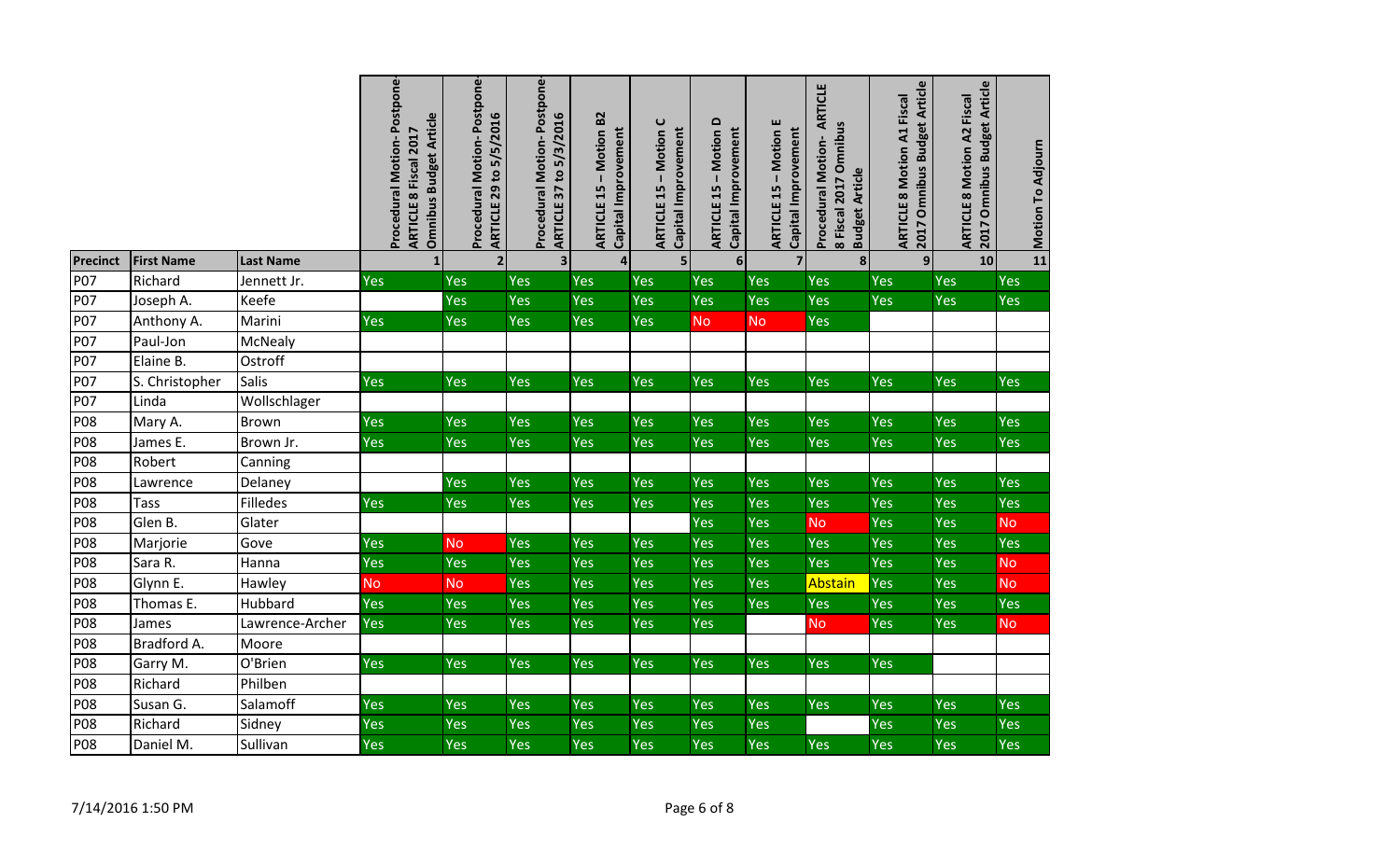|                 |                   |                  | Procedural Motion-Postpone-<br>Omnibus Budget Article<br>ARTICLE 8 Fiscal 2017 | Procedural Motion-Postpone-<br><b>ARTICLE 29 to 5/5/2016</b> | Procedural Motion-Postpone-<br>ARTICLE 37 to 5/3/2016 | <b>ARTICLE 15 - Motion B2</b><br>Capital Improvement | $\cup$<br>Capital Improvement<br>Motion<br><b>ARTICLE 15</b> | <b>ARTICLE 15 - Motion D</b><br>Capital Improvement | <b>ARTICLE 15 - Motion E</b><br>Capital Improvement | <b>ARTICLE</b><br>8 Fiscal 2017 Omnibus<br>Procedural Motion-<br><b>Budget Article</b> | 2017 Omnibus Budget Article<br><b>ARTICLE 8 Motion A1 Fiscal</b> | ARTICLE 8 Motion A2 Fiscal<br>2017 Omnibus Budget Article | Motion To Adjourn |
|-----------------|-------------------|------------------|--------------------------------------------------------------------------------|--------------------------------------------------------------|-------------------------------------------------------|------------------------------------------------------|--------------------------------------------------------------|-----------------------------------------------------|-----------------------------------------------------|----------------------------------------------------------------------------------------|------------------------------------------------------------------|-----------------------------------------------------------|-------------------|
| <b>Precinct</b> | <b>First Name</b> | <b>Last Name</b> | 1                                                                              | $\overline{2}$                                               | 3                                                     | $\overline{\mathbf{4}}$                              | 5                                                            | $6\overline{6}$                                     | $\overline{7}$                                      | 8 <sup>1</sup>                                                                         | 9                                                                | 10                                                        | 11                |
| <b>P08</b>      | Gregory R.        | Vitarelli        |                                                                                |                                                              |                                                       |                                                      |                                                              |                                                     |                                                     |                                                                                        |                                                                  |                                                           |                   |
| P09             | Wayne A.          | Chouinard        |                                                                                |                                                              |                                                       |                                                      |                                                              |                                                     |                                                     |                                                                                        |                                                                  |                                                           |                   |
| P09             | Cathleen M.       | Collins          | <b>No</b>                                                                      |                                                              | Yes                                                   | <b>No</b>                                            | Yes                                                          | Yes                                                 | <b>Yes</b>                                          | Yes                                                                                    | Yes                                                              | Yes                                                       | Yes               |
| P09             | Donald P.         | Friswell         |                                                                                |                                                              |                                                       |                                                      |                                                              |                                                     |                                                     |                                                                                        |                                                                  |                                                           |                   |
| P09             | Charlotte M.      | Hannon           | Yes                                                                            | <b>Yes</b>                                                   | Yes                                                   | Yes                                                  | <b>Yes</b>                                                   | <b>Yes</b>                                          | <b>Yes</b>                                          | <b>Yes</b>                                                                             | <b>Yes</b>                                                       | Yes                                                       | <b>Yes</b>        |
| P09             | Kenneth B.        | Hoyt             |                                                                                |                                                              |                                                       |                                                      |                                                              |                                                     |                                                     |                                                                                        |                                                                  |                                                           |                   |
| P09             | Edward A.         | Johnson          |                                                                                |                                                              |                                                       |                                                      |                                                              |                                                     |                                                     |                                                                                        |                                                                  |                                                           |                   |
| P09             | Paul R.           | Joseph           |                                                                                |                                                              |                                                       |                                                      |                                                              |                                                     |                                                     |                                                                                        |                                                                  |                                                           |                   |
| P09             | Scott A.          | Joseph           |                                                                                |                                                              |                                                       |                                                      |                                                              |                                                     |                                                     |                                                                                        |                                                                  |                                                           |                   |
| P09             | Kevin C.          | Keith            |                                                                                |                                                              |                                                       |                                                      |                                                              |                                                     | Yes                                                 | <b>Yes</b>                                                                             | Yes                                                              | Yes                                                       | Yes               |
| P09             | Sandy             | LaFleur          | Yes                                                                            | Yes                                                          | Yes                                                   | Yes                                                  | <b>Yes</b>                                                   | <b>Yes</b>                                          | <b>Yes</b>                                          | Yes                                                                                    | Yes                                                              | Yes                                                       | Yes               |
| P09             | David W.          | Mangan           |                                                                                |                                                              |                                                       |                                                      |                                                              |                                                     |                                                     |                                                                                        |                                                                  |                                                           |                   |
| P09             | Theresa M.        | Miller           |                                                                                |                                                              |                                                       |                                                      |                                                              |                                                     |                                                     |                                                                                        |                                                                  |                                                           |                   |
| P <sub>09</sub> | Janice L.         | Parsons          | Yes                                                                            | Yes                                                          | Yes                                                   | Yes                                                  | <b>Yes</b>                                                   | Yes                                                 | <b>Yes</b>                                          | Yes                                                                                    | Yes                                                              | Yes                                                       | Yes               |
| P09             | Andres C          | Rochwerger       |                                                                                | Yes                                                          | Yes                                                   | Yes                                                  | Yes                                                          | <b>No</b>                                           | Yes                                                 | <b>No</b>                                                                              | Yes                                                              | Yes                                                       | <b>Yes</b>        |
| P09             | Heather S.        | Seiche           | Yes                                                                            | Yes                                                          | Yes                                                   | Yes                                                  | <b>Yes</b>                                                   | <b>Yes</b>                                          | <b>Yes</b>                                          | Yes                                                                                    | Yes                                                              | Yes                                                       | <b>Yes</b>        |
| P09             | James M.          | Williamson       |                                                                                |                                                              |                                                       |                                                      |                                                              |                                                     |                                                     |                                                                                        |                                                                  |                                                           |                   |
| P09             | Jamie             | Parr             |                                                                                |                                                              |                                                       |                                                      |                                                              |                                                     |                                                     |                                                                                        |                                                                  |                                                           |                   |
| P09             | Erica             | Noonan           | Yes                                                                            | <b>No</b>                                                    | Yes                                                   | Yes                                                  | Yes                                                          | <b>Yes</b>                                          | Yes                                                 | <b>Yes</b>                                                                             | Yes                                                              |                                                           |                   |
| P <sub>10</sub> | Christine         | Ackerman         | Yes                                                                            | Yes                                                          | <b>No</b>                                             | Yes                                                  | Yes                                                          | Yes                                                 | Yes                                                 | <b>No</b>                                                                              | Yes                                                              |                                                           |                   |
| P10             | Robert J.         | Awkward          | Yes                                                                            | Yes                                                          | Yes                                                   | Yes                                                  | <b>Yes</b>                                                   | <b>Yes</b>                                          | <b>Yes</b>                                          | Yes                                                                                    | Yes                                                              | Yes                                                       | <b>No</b>         |
| P10             | Kathleen          | Bacon            |                                                                                |                                                              |                                                       |                                                      |                                                              |                                                     |                                                     |                                                                                        |                                                                  |                                                           |                   |
| P10             | Adam M.           | Berkowitz        | Yes                                                                            | Yes                                                          | Yes                                                   | Yes                                                  | <b>Yes</b>                                                   | Yes                                                 | Yes                                                 | <b>Yes</b>                                                                             | Yes                                                              | Yes                                                       | Yes               |
| P10             | Edward J.         | Doherty          |                                                                                |                                                              |                                                       |                                                      |                                                              | Yes                                                 | Yes                                                 |                                                                                        | Yes                                                              | Yes                                                       | Yes               |